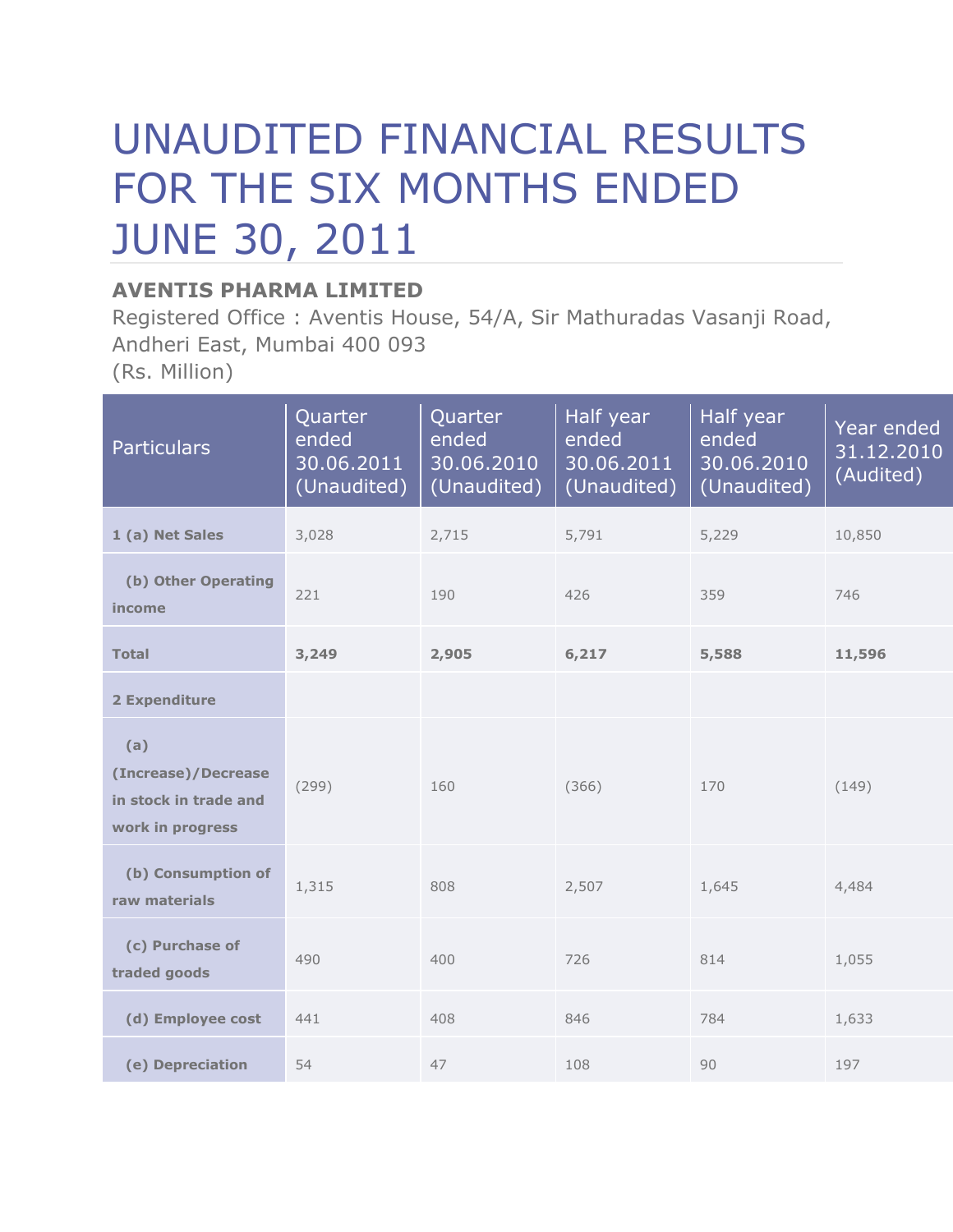| <b>Particulars</b>                                                                            | Quarter<br>ended<br>30.06.2011<br>(Unaudited) | Quarter<br>ended<br>30.06.2010<br>(Unaudited) | Half year<br>ended<br>30.06.2011<br>(Unaudited) | Half year<br>ended<br>30.06.2010<br>(Unaudited) | Year ended<br>31.12.2010<br>(Audited) |
|-----------------------------------------------------------------------------------------------|-----------------------------------------------|-----------------------------------------------|-------------------------------------------------|-------------------------------------------------|---------------------------------------|
| (f) Other<br>expenditure                                                                      | 653                                           | 504                                           | 1,215                                           | 1,017                                           | 2,396                                 |
| (g) Total                                                                                     | 2,654                                         | 2,327                                         | 5,036                                           | 4,520                                           | 9,616                                 |
| <b>3 Profit from</b><br><b>Operations before</b><br><b>Other Income and</b><br>Interest (1-2) | 595                                           | 578                                           | 1,181                                           | 1,068                                           | 1,980                                 |
| <b>4 Other Income</b>                                                                         | 140                                           | 63                                            | 312                                             | 120                                             | 389                                   |
| <b>5 Profit before</b><br>Interest $(3+4)$                                                    | 735                                           | 641                                           | 1,493                                           | 1,188                                           | 2,369                                 |
| <b>6 Interest</b>                                                                             | $\overline{\phantom{a}}$                      | $\overline{\phantom{a}}$                      | $\overline{\phantom{a}}$                        | $\overline{\phantom{a}}$                        | 29                                    |
| 7 Profit before tax<br>and Exceptional items<br>$(5-6)$                                       | 735                                           | 641                                           | 1,493                                           | 1,188                                           | 2,340                                 |
| <b>8 Tax Expense</b>                                                                          | 238                                           | 217                                           | 490                                             | 403                                             | 790                                   |
| 9 Net Profit for the<br>period before<br><b>Exceptional items (7-</b><br>8)                   | 497                                           | 424                                           | 1,003                                           | 785                                             | 1,550                                 |
| <b>10 Exceptional item</b><br>(net of tax)                                                    | $\overline{\phantom{a}}$                      |                                               |                                                 |                                                 | 757                                   |
| 11 Net Profit for the<br>period after<br><b>Exceptional items</b><br>$(9+10)$                 | 497                                           | 424                                           | 1,003                                           | 785                                             | 2,307                                 |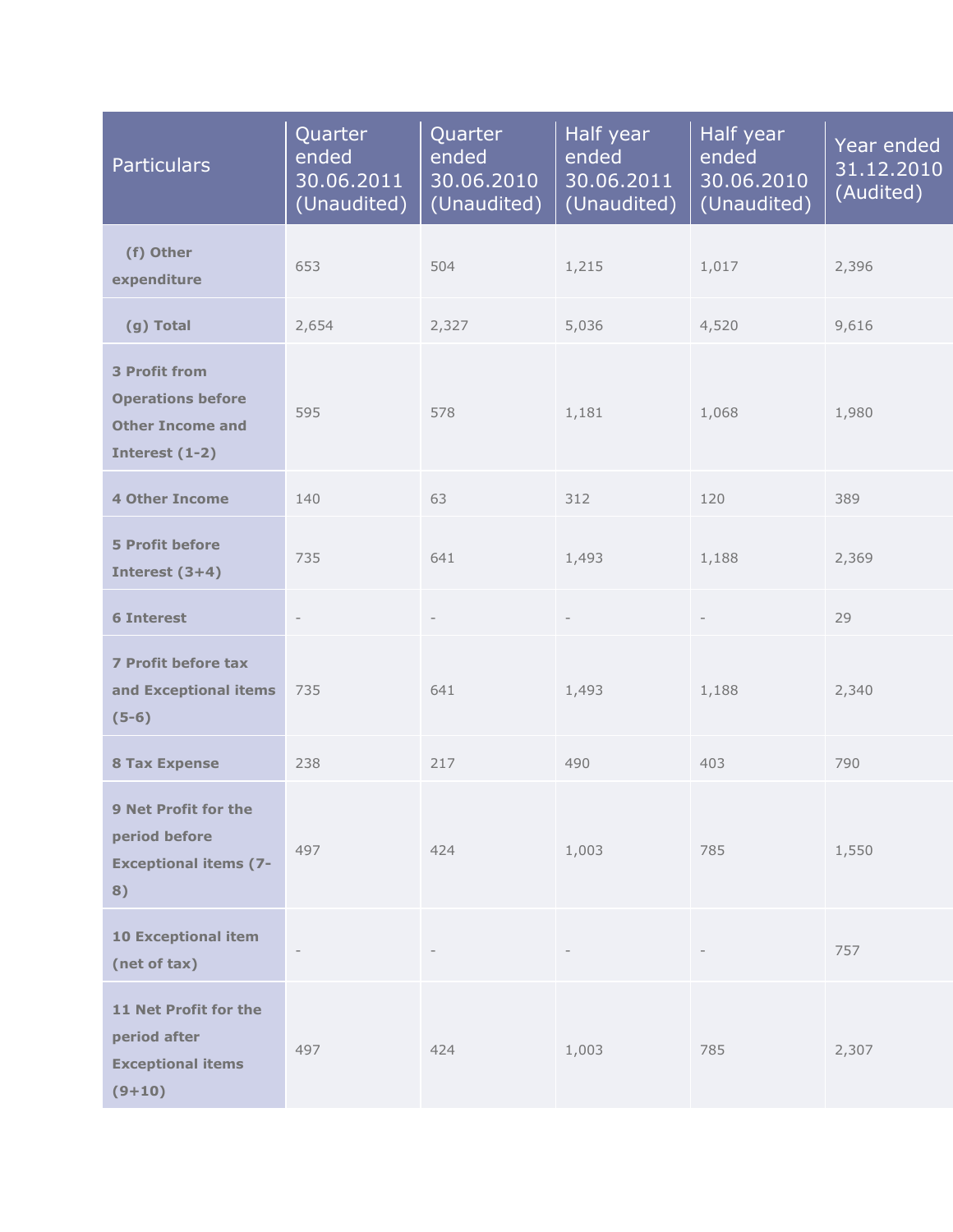| <b>Particulars</b>                                                                                                                                                                               | Quarter<br>ended<br>30.06.2011<br>(Unaudited) | Quarter<br>ended<br>30.06.2010<br>(Unaudited) | Half year<br>ended<br>30.06.2011<br>(Unaudited) | Half year<br>ended<br>30.06.2010<br>(Unaudited) | Year ended<br>31.12.2010<br>(Audited) |
|--------------------------------------------------------------------------------------------------------------------------------------------------------------------------------------------------|-----------------------------------------------|-----------------------------------------------|-------------------------------------------------|-------------------------------------------------|---------------------------------------|
| 12 Paid-up equity<br>share capital<br>(Face Value of Rs. 10<br>per Share)                                                                                                                        | 230                                           | 230                                           | 230                                             | 230                                             | 230                                   |
| <b>13 Reserves</b><br>excluding<br><b>Revaluation</b><br><b>Reserves</b><br>as per balance sheet<br>of previous<br>accounting year                                                               |                                               |                                               |                                                 |                                                 | 9,748                                 |
| <b>14 Earnings Per</b><br><b>Share (EPS) before</b><br><b>Exceptional items</b><br>(Rs.)<br>(Basic and diluted<br><b>EPS for the period</b><br>and for the previous<br>year)<br>(Not Annualised) | 21.61                                         | 18.43                                         | 43.61                                           | 34.13                                           | 67.39                                 |
| <b>15 Earnings Per</b><br><b>Share (EPS) after</b><br><b>Exceptional items</b><br>(Rs.)<br>(Basic and diluted<br><b>EPS for the period</b><br>and for the previous<br>year)<br>(Not Annualised)  | 21.61                                         | 18.43                                         | 43.61                                           | 34.13                                           | 100.30                                |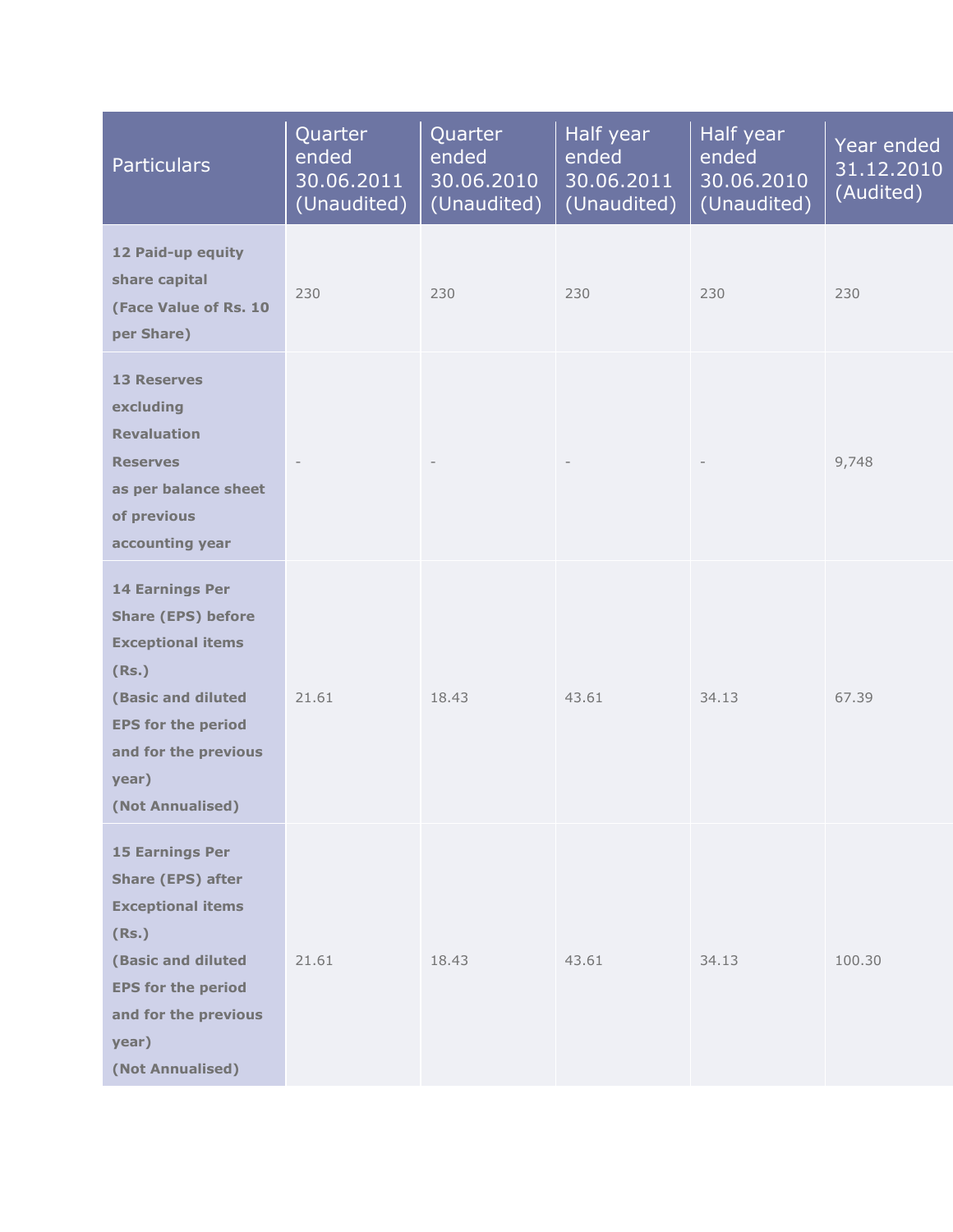| <b>Particulars</b>                                                                               | Quarter<br>ended<br>30.06.2011<br>(Unaudited) | Quarter<br>ended<br>30.06.2010<br>(Unaudited) | Half year<br>ended<br>30.06.2011<br>(Unaudited) | Half year<br>ended<br>30.06.2010<br>(Unaudited) | Year ended<br>31.12.2010<br>(Audited) |
|--------------------------------------------------------------------------------------------------|-----------------------------------------------|-----------------------------------------------|-------------------------------------------------|-------------------------------------------------|---------------------------------------|
| <b>16 Public</b><br><b>Shareholding</b>                                                          |                                               |                                               |                                                 |                                                 |                                       |
| - Number of Shares                                                                               | 9,121,035                                     | 9,121,035                                     | 9,121,035                                       | 9,121,035                                       | 9,121,035                             |
| - Percentage of<br><b>Shareholding</b>                                                           | 39.60%                                        | 39.60%                                        | 39.60%                                          | 39.60%                                          | 39.60%                                |
| <b>17 Promoters and</b><br><b>Promoter group</b><br><b>Shareholding</b>                          |                                               |                                               |                                                 |                                                 |                                       |
| a)<br><b>Pledged/Encumbered</b>                                                                  |                                               |                                               |                                                 |                                                 |                                       |
| - Number of shares                                                                               | <b>NIL</b>                                    | <b>NIL</b>                                    | <b>NIL</b>                                      | <b>NIL</b>                                      | <b>NIL</b>                            |
| - Percentage of<br>shares (as a % of<br>total shareholding of<br>promoter and<br>promoter group) | <b>NIL</b>                                    | <b>NIL</b>                                    | <b>NIL</b>                                      | NIL.                                            | <b>NIL</b>                            |
| - Percentage of<br>shares (as a % of<br>total share capital of<br>the company)                   | <b>NIL</b>                                    | <b>NIL</b>                                    | <b>NIL</b>                                      | <b>NIL</b>                                      | <b>NIL</b>                            |
| b) Non-encumbered                                                                                |                                               |                                               |                                                 |                                                 |                                       |
| - Number of shares                                                                               | 13,909,587                                    | 13,909,587                                    | 13,909,587                                      | 13,909,587                                      | 13,909,587                            |
| - Percentage of<br>shares (as a % of<br>total                                                    | 100.00%                                       | 100.00%                                       | 100.00%                                         | 100.00%                                         | 100.00%                               |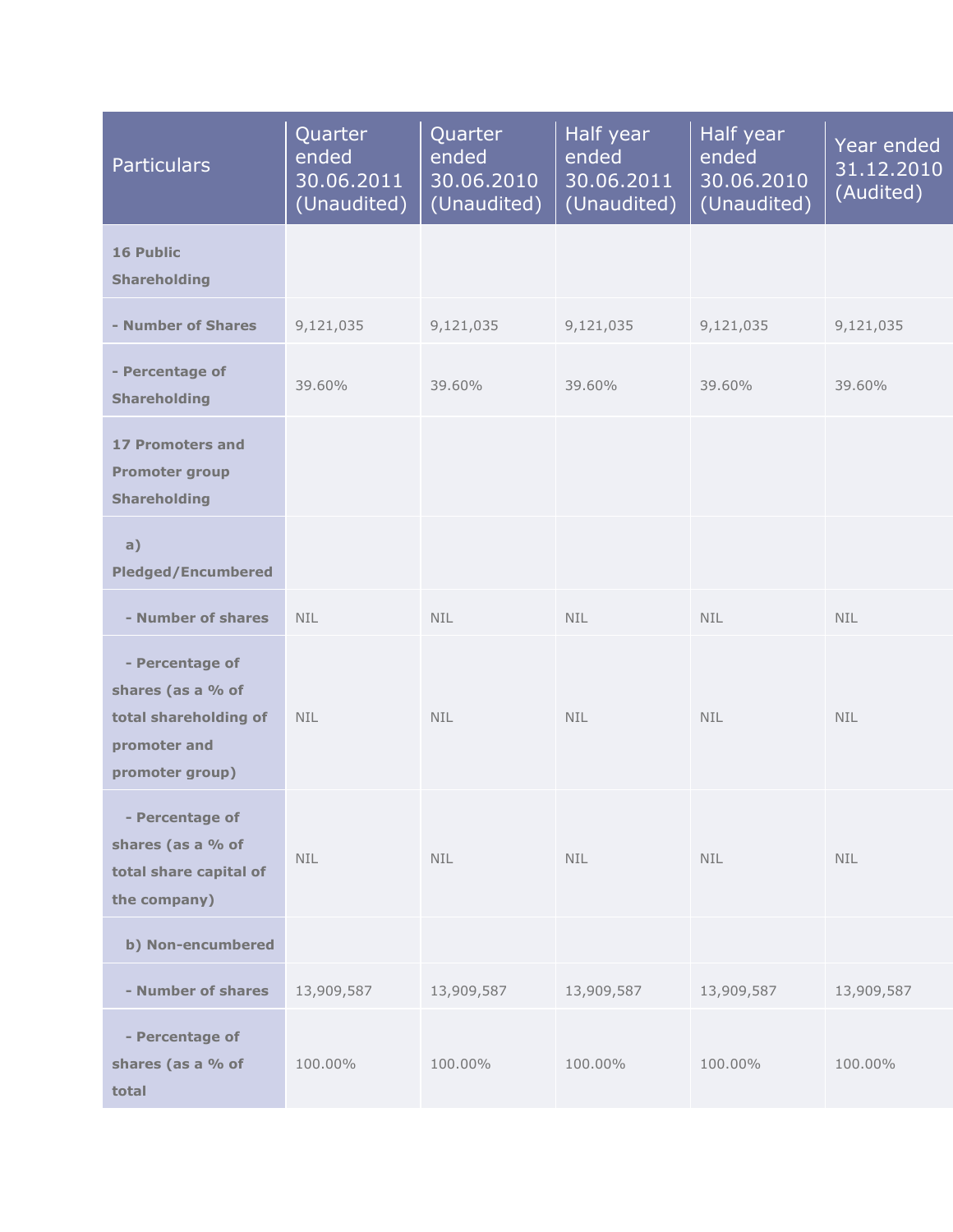| <b>Particulars</b>                                                             | Quarter<br>ended<br>30.06.2011<br>(Unaudited) | Quarter<br>ended<br>30.06.2010<br>(Unaudited) | Half year<br>ended<br>30.06.2011<br>(Unaudited) | Half year<br>ended<br>30.06.2010<br>(Unaudited) | Year ended<br>31.12.2010<br>(Audited) |
|--------------------------------------------------------------------------------|-----------------------------------------------|-----------------------------------------------|-------------------------------------------------|-------------------------------------------------|---------------------------------------|
| shareholding of<br>promoter and<br>promoter group)                             |                                               |                                               |                                                 |                                                 |                                       |
| - Percentage of<br>shares (as a % of<br>total share capital of<br>the company) | $60.40\%$                                     | $60.40\%$                                     | 60.40%                                          | $60.40\%$                                       | 60.40%                                |

# **The Statement of Assets and Liabilities as required under clause 41(V)(h) of the Listing Agreement is as under:**

(Rs. Million)

| <b>Particulars</b>                                       | As at June<br>30, 2011<br>(Unaudited) | As at June<br>30, 2010<br>(Unaudited) | As at December<br>31, 2010<br>(Audited) |
|----------------------------------------------------------|---------------------------------------|---------------------------------------|-----------------------------------------|
| <b>Shareholders' Funds:</b>                              |                                       |                                       |                                         |
| a) Share capital:                                        | 230                                   | 230                                   | 230                                     |
| b) Reserves and Surplus*                                 | 10,807                                | 9,762                                 | 9,912                                   |
| <b>TOTAL</b>                                             | 11,037                                | 9,992                                 | 10,142                                  |
| <b>Fixed Assets (Including Capital Work in Progress)</b> | 1,978                                 | 1,765                                 | 1,844                                   |
| <b>Investments</b>                                       | $\overline{4}$                        | 53                                    | $\overline{4}$                          |
| <b>Deferred Tax Assets (Net)</b>                         | 74                                    | 157                                   | 99                                      |
| <b>Current assets, loans and advances</b>                |                                       |                                       |                                         |
| a) Inventories                                           | 2,812                                 | 2,320                                 | 2,413                                   |
| <b>b) Sundry Debtors</b>                                 | 749                                   | 633                                   | 604                                     |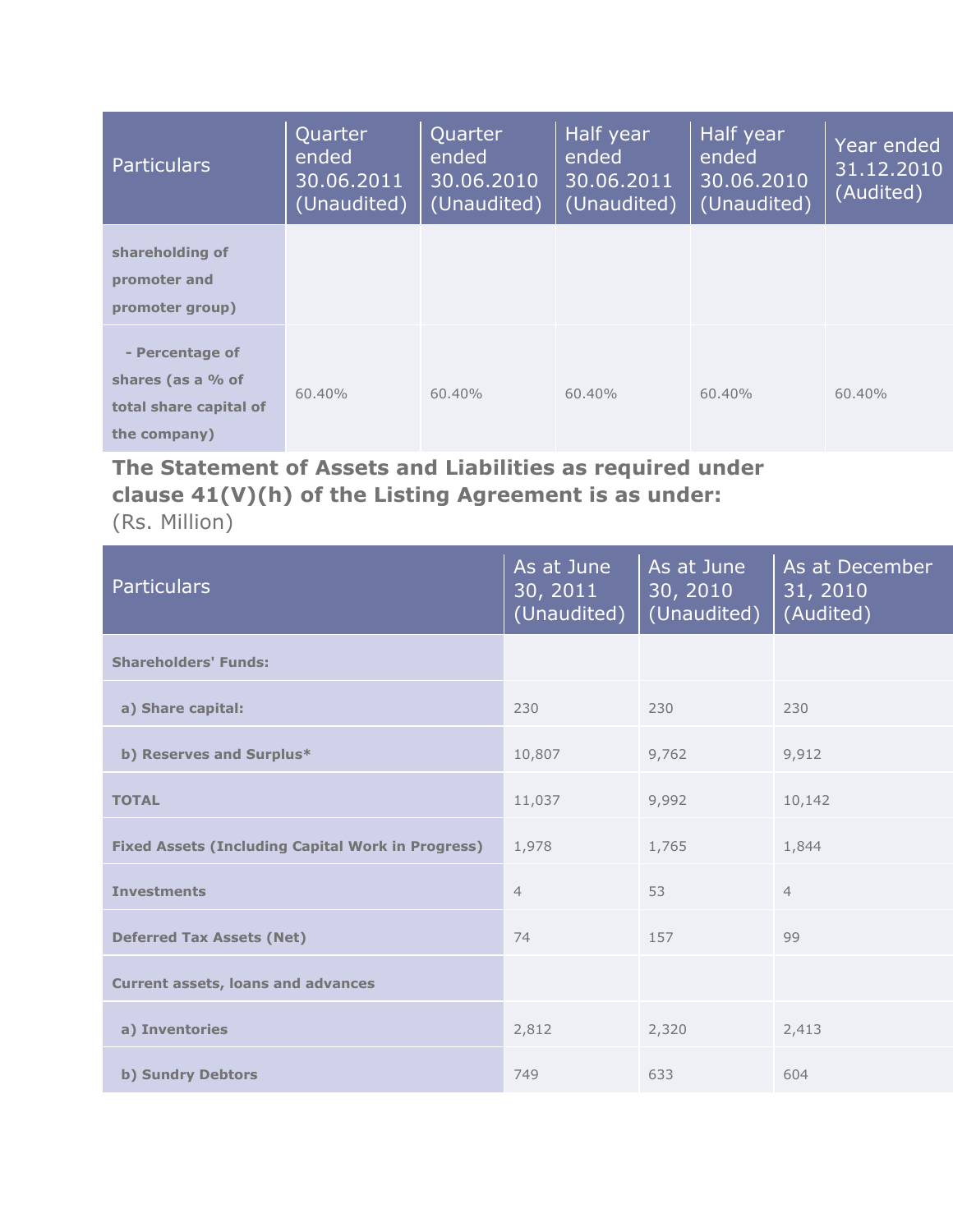| <b>Particulars</b>                              | As at June<br>30, 2011<br>(Unaudited) | As at June<br>30, 2010<br>(Unaudited) | As at December<br>31, 2010<br>(Audited) |
|-------------------------------------------------|---------------------------------------|---------------------------------------|-----------------------------------------|
| c) Cash and Bank Balances                       | 5,138                                 | 5,799                                 | 6,554                                   |
| d) Loans and Advances                           | 2,955                                 | 1,535                                 | 2,567                                   |
| <b>Less: Current Liabilities and Provisions</b> |                                       |                                       |                                         |
| a) Liabilities                                  | 1,798                                 | 1,447                                 | 1,737                                   |
| b) Provisions*                                  | 875                                   | 822                                   | 2,206                                   |
| <b>TOTAL</b>                                    | 11,037                                | 9,992                                 | 10,142                                  |

#### \*After considering Interim Dividend.

- **Notes:**
- The above results were approved by the Board of Directors of the Company at its Meeting held on July 28, 2011.
- In accordance with Clause 41 of the Listing Agreement with the Stock Exchanges, the Company's Statutory Auditors have conducted a 'Limited Review' of the Financial Results for the quarter ended June 30, 2011.
- The Board of Directors has declared an Interim Dividend of Rs. 4 per Equity share of Rs 10 to be paid to those Members whose names appear on the Register of Members of the Company on August 4, 2011 being the Record Date. The said dividend will be paid on August 18 , 2011.
- The break up of Net Sales is as follows:

#### (Rs. Million)

|                                        | Quarter<br>ended<br>June 30,<br>2011 | Quarter<br>ended<br>June 30,<br>2010 | Growth<br>$\frac{0}{0}$ | <b>Half Year</b><br>ended June<br>30, 2011 | <b>Half Year</b><br>ended June<br>30, 2010 | Growth<br>$\frac{0}{0}$ |
|----------------------------------------|--------------------------------------|--------------------------------------|-------------------------|--------------------------------------------|--------------------------------------------|-------------------------|
| <b>Domestic</b><br><b>Sales-Others</b> | 2,440                                | 2.177                                | 12.1%                   | 4,661                                      | 4,150                                      | 12.3%                   |
| <b>Export Sales</b>                    | 588                                  | 538                                  | $9.3\%$                 | 1,130                                      | 1,079                                      | 4,7%                    |
| <b>Total sales</b>                     | 3.028                                | 2,715                                | 11.5%                   | 5,791                                      | 5,229                                      | 10.7%                   |